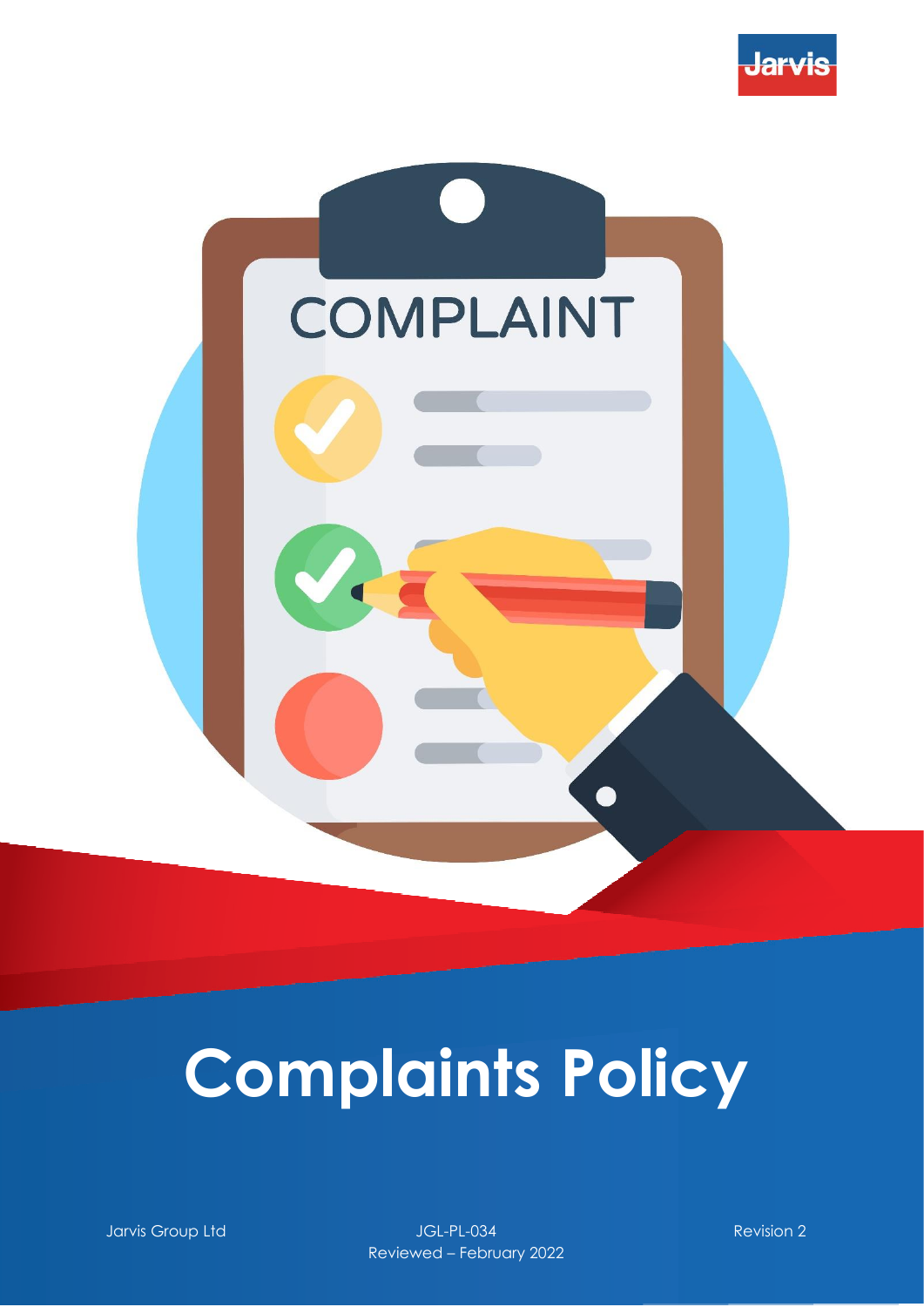

## **Introduction**

The foundation of our business is built on supporting the communities we operate within, delivering developments that we can all be proud of and that truly enhance the area. This is supported by providing an excellent customer service and maintaining a positive relationship with our clients and any residents directly affected by the works we undertake.

Our default position is to deliver our works with due consideration to all stakeholders and surrounding parties to try to ensure that these are carried out with the least feasible impact and completing our works to the highest construction standards, safely.

Unfortunately, on occasion verbal or written complaints may be made by the general public regarding either our staff or those associated with our works this policy outlines our procedures for dealing with them efficiently to ensure they are resolved as soon as possible.

This policy applies to everyone working on our sites and premises, it is the responsibility of all staff to ensure this policy is implemented correctly.

## **Definition of a Complaint**

Complaints are defined as an expression of dissatisfaction or grievance made to either Jarvis directly or through a person associated with the works, we undertake in relation to our business activities.

This includes, but is not limited to the following:

**Quality of Workmanship** – Following a defect being rectified by our Aftercare Department, the resident or client is not satisfied with the outcome.

### **SHEQ**

Due to the nature of the works, we undertake, complaints may be related to Health & Safety, Environment or the Quality of product we deliver, which we have extremely high standards for as a business.

## • **Health & Safety**

In the event of an accident or "near miss" then this must be recorded in the Accident Book and reported on a H&S Incident Report and under RIDDOR regulations, where required to do so.

## • **Environmental**

In the event of an environmental complaint, such as Noise Pollution, Dust & Dirt or any environmental concerns these will be dealt with and reviewed further as part of our quarterly site environmental inspections carried out by our SHEQ Department.

#### • **Quality**

Where a complaint is raised through our Aftercare process following the completion of a project this will be logged as part of the project's Aftercare Management process or in accordance with Contractual arrangements and reviewed internally. Trends within defects are reviewed by the department, Technical Quality Manager and the Senior Management Team and where regular occurrences are identified either via trade or subcontractor these will be escalated as appropriate by a Director.

**Property Damage** – Where a neighbouring property, vehicle or area in close proximity to our site is damaged due to insufficient care and attention being paid by either a Jarvis employee or our Supply Chain.

**Behavioural Conduct** – Where an individual is subject to bullying, harassment, violent conduct, discriminatory remarks or is discriminated against.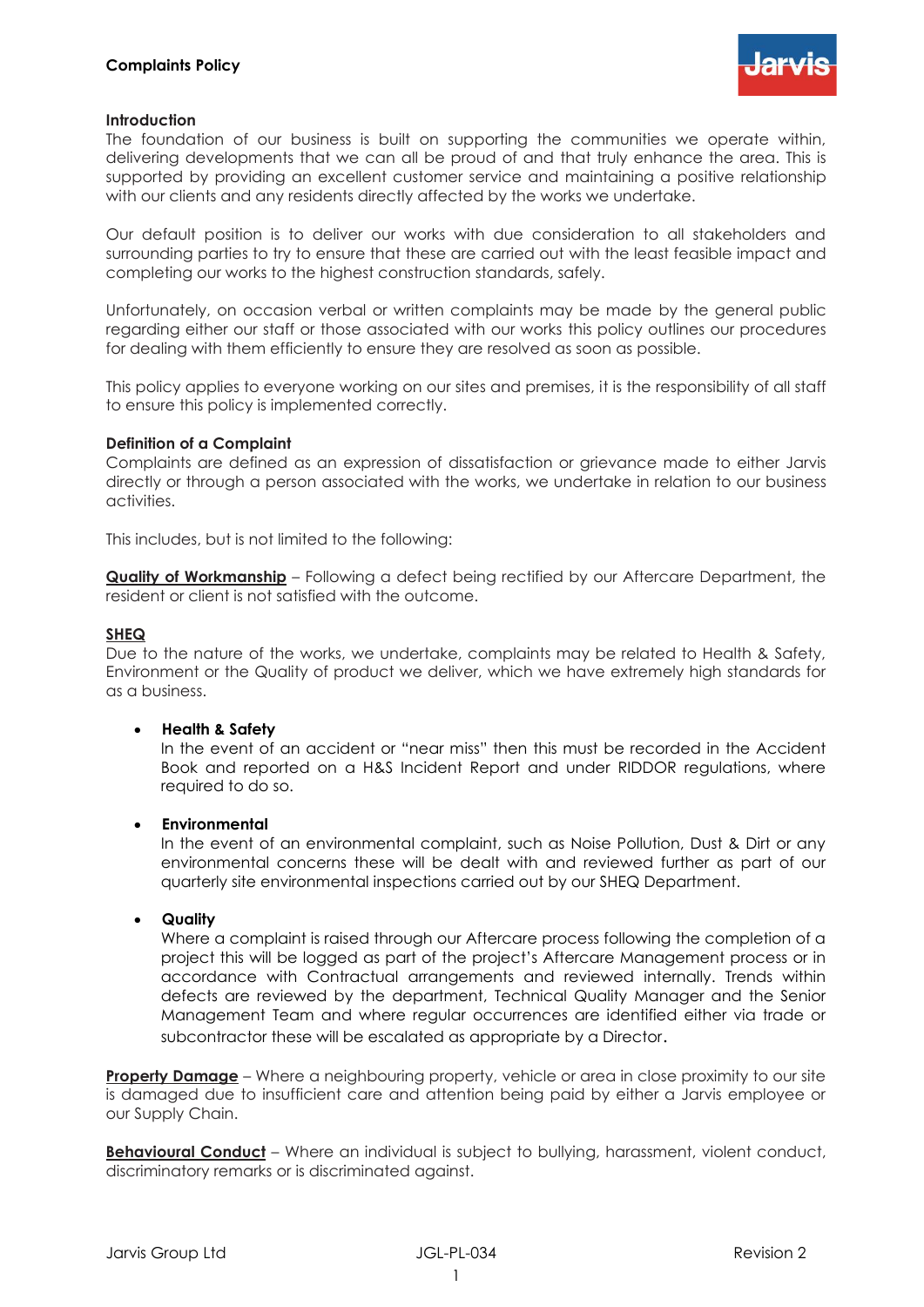

If this is received from an employee of Jarvis, this will be investigated internally by our Group HR Director in line with our internal policies.

Where a complaint is received from an employee of our Supply Chain, we will review the complaint and investigate further with their employer. We will expect them to take the appropriate action as required and follow their own internal processes.

## **What isn't a Complaint**

**Requests for defect rectification works** – These will be dealt with through the appropriate means established by our clients.

**Services which are outside of our remit** – For example, development scope, boundaries and specification.

**Timeframe** – Anything that happened more than six months ago, which was not reported at the time, unless this is related to Jarvis employee conduct which will be reviewed on a case-bycase basis by the Group HR Director.

## **Handling your Complaint**

- Upon an employee of Jarvis receiving a complaint, it will be issued to our SHEQ department for review. We will look to establish the preferred means of forward communication with the complainant and this will be observed.
- The SHEQ department will immediately assess the seriousness and nature of the complaint:
	- o Is this the first contact, or one of a series of attempts made to notify the business regarding the same matter?
	- o Is the complainant upset or just asking for some assistance?
	- o Is the problem the responsibility of Jarvis?
	- o Can the problem be rectified immediately by the end of the following working day?
	- o Is the problem more complex, needing more than one full working day to investigate and action or require further technical opinion, which may include external consultants?
- If the complaint is serious, raising a risk to site safety, the safety of the general public or damage to property we will prioritise this and attempt to deal with this as a business priority. All other complaints will be dealt with within 5 working days.
- The complaint will be logged on our internal Continual Improvement Log SHE-MS-005, outlining the following:
	- o The date the complaint was raised,
	- o Who it was raised by and their contact details,
	- o If applicable, the relevant project it relates to.
	- o How the complaint was received Telephone, Email, Verbally or through Social Media.
	- o The nature of the complaint.
- The SHEQ Department, having assessed the nature of the complaint, will decide on the course of action i.e.
	- o Deal with the matter immediately.
	- o Advise the customer politely that the problem is not the responsibility of Jarvis.
	- o If the problem is the responsibility of Jarvis, the nature of the matter may make it necessary to consult another member of staff who can deal with it immediately.
	- o Refer onto another member of staff who will need more than one full working day to resolve the matter.